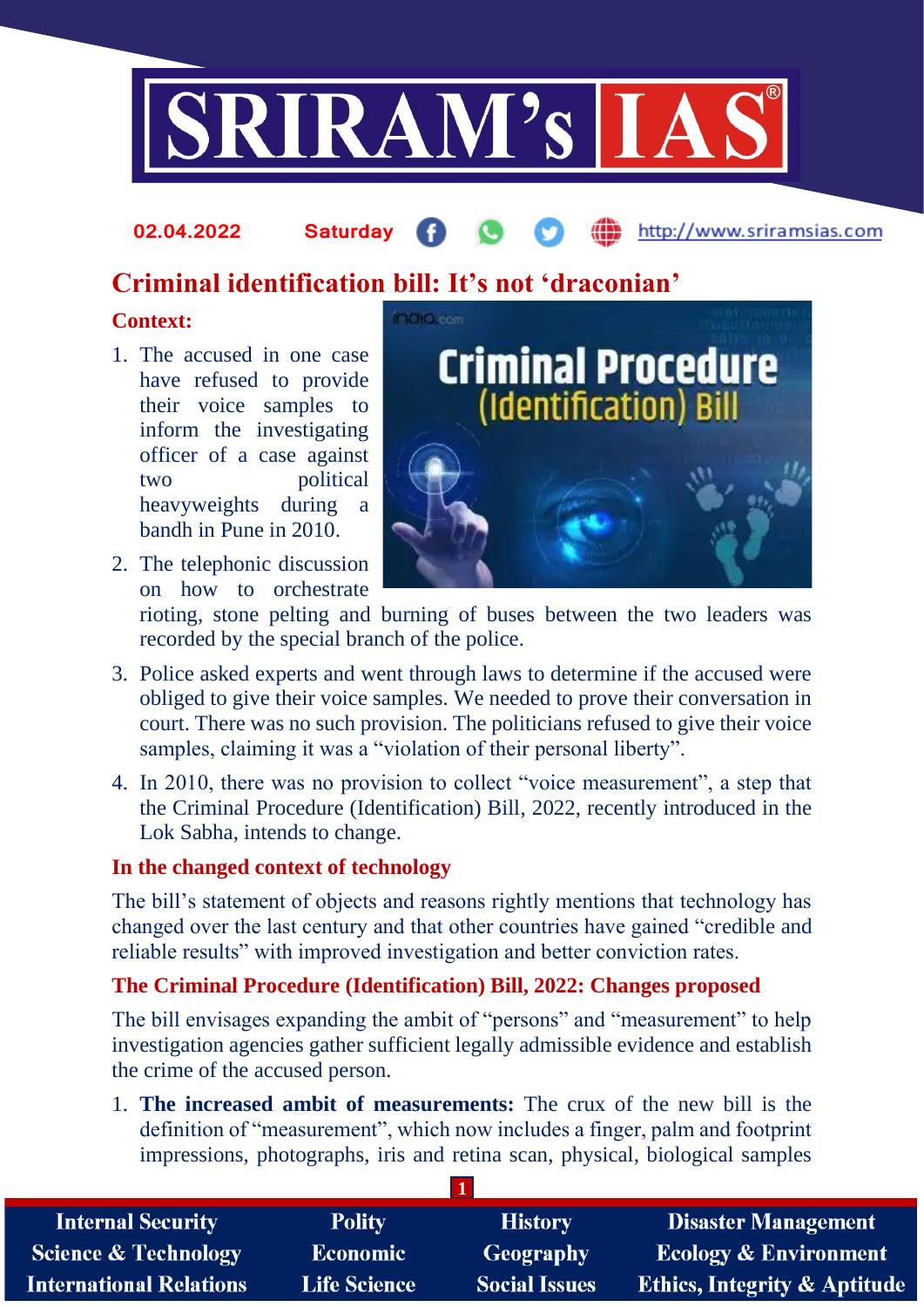

#### http://www.sriramsias.com **02.04.2022 Saturday**

and their analysis, behavioral attributes including signatures, handwriting or any other examination referred to in section 53 or section 53A of the Code of Criminal Procedure (CrPC), 1973.

- It intends to replace the Identification of Prisoners Act, 1920, which defined measurement only as "finger impressions and footprint impressions".
- 1. **The increased ambit of persons covered:** While the 1920 Act empowered the collection of measurements of persons convicted of any offense punishable with rigorous imprisonment for a term of one year or upwards, the new bill envisages so even for lesser convictions i.e. from anyone convicted of an offense punishable under any law for the time being in force.
- 2. **Time duration:** The data collected shall be retained in digital or electronic form by the National Crime Records Bureau that shall "store, preserve" or "destroy" the measurements for 75 years. States and Union Territories will have their agencies to do so too.
- 3. **In case of arrest:** However, in case of arrests, the new bill has limited the collection of samples to those arrested for offenses with imprisonment for not less than seven years.
	- The 1920 Act covered all those arrested for offenses punishable with rigorous imprisonment for one year and more.
- 1. **Crime against women and children:** But an accused involved in crimes against women and children, even with lesser punishment, shall be obliged to provide their measurements.

### 2. **Wide powers to Magistrates:** Magistrates as per the bill, have wide powers to direct any person

**2**

to give measurements under this Act. And, the refusal shall be deemed to be an offense under Section 186 of the Indian Penal Code.

In the eye of storm | The Criminal Procedure (Identification) Bill, 2022<br>would allow the police and prison authorities to store and analyse physical and biological<br>samples including retina and discorpe of convicts samples, including retina and iris scans of convicts

The Bill seeks to repeal The Identification of Prisoners Act, 1920, whose scope was limited to recording<br>finger impressions and footprint impressions of limited category of convicts

 $\blacksquare$  The new Bill expands the scope of "measurements" to include iris, signature, handwriting, biological samples

It also proposes to record the details of persons detained under any preventive detention law. Opposition says this can be misused against political adversaries

The records can be stored for 75 years

If a person with no criminal background is released without trial or acquitted by the court, all records of measurements so taken shall be destroyed

**Internal Security Science & Technology International Relations** 

**Polity Economic Life Science** 

**History Geography Social Issues** 

**Disaster Management Ecology & Environment Ethics, Integrity & Aptitude**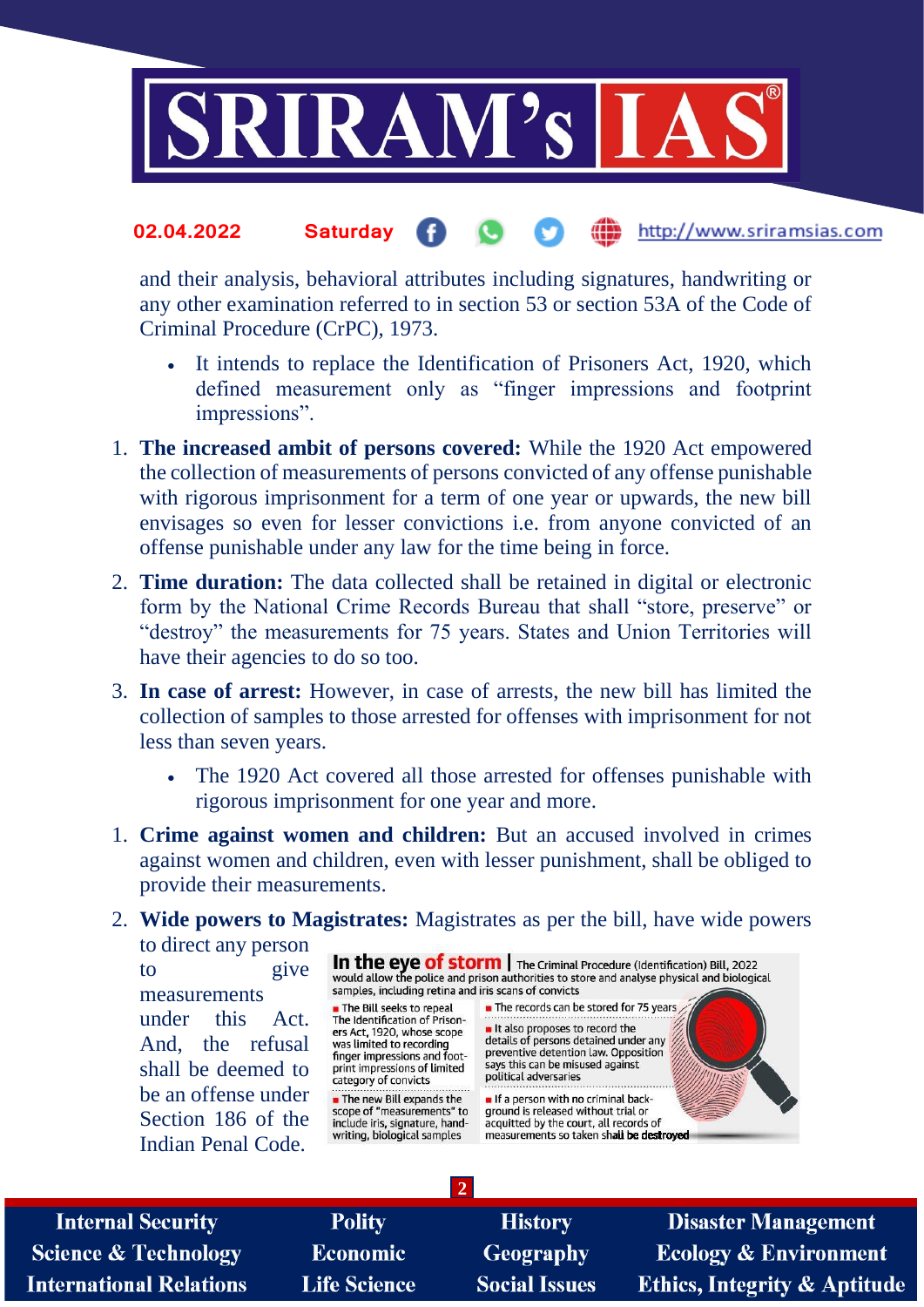

#### **fin** http://www.sriramsias.com **02.04.2022 Saturday**

## **Problematic aspects:**

- 1. What is jarring is that those ordered to "give security for good behaviour or maintaining peace" under Section 117 of the CrPC will also be covered under the bill.
- 2. Many police officers question the wisdom of taking measurements in such cases, which, as per CrPC Section 122, entail one-year detention by a magistrate or a maximum of three years imprisonment by a sessions court, while those arrested for criminal cases, involving less than seven years imprisonment, are not obliged to.

## **Challenges in implementation:**

- 1. The collection and analysis of finger or footprints and handwriting have long been established in all police organizations. However, the recently introduced measurements need enormous resources and infrastructure. The Center and states will have to allocate funds to meet the commitment.
- 2. We need more experts to collect measurements from the scene of the crime, more forensic labs, and equipment to analyze them to identify possible accused involved in a criminal case.
- 3. The lack of experts and resources in forensic labs is the elephant in the room. The training of the investigation officers, prosecutors, judicial officers and collaboration with doctors and forensic experts need to be prioritized.

### **Positive implications of the bill on law enforcement:**

- 1. There is no doubt that technology should be used only for legitimate law enforcement purposes. But to call the bill "draconian" is absurd.
- 2. It minimises the threat from organised crime, cybercriminals and terrorists who are proficient in identity theft and identity fraud.
- 3. On the contrary, the bill will help to check serious national and global threats posed by them.
- 4. We, in India, can frame rules regarding data collection and storage carefully so that the concept of personal liberty is not violated.
- 5. Privacy protection measures can also be developed along with robust public oversight.

| <b>Internal Security</b>        | <b>Polity</b>       | <b>History</b>       | Disaster Management                     |
|---------------------------------|---------------------|----------------------|-----------------------------------------|
| <b>Science &amp; Technology</b> | <b>Economic</b>     | Geography            | <b>Ecology &amp; Environment</b>        |
| <b>International Relations</b>  | <b>Life Science</b> | <b>Social Issues</b> | <b>Ethics, Integrity &amp; Aptitude</b> |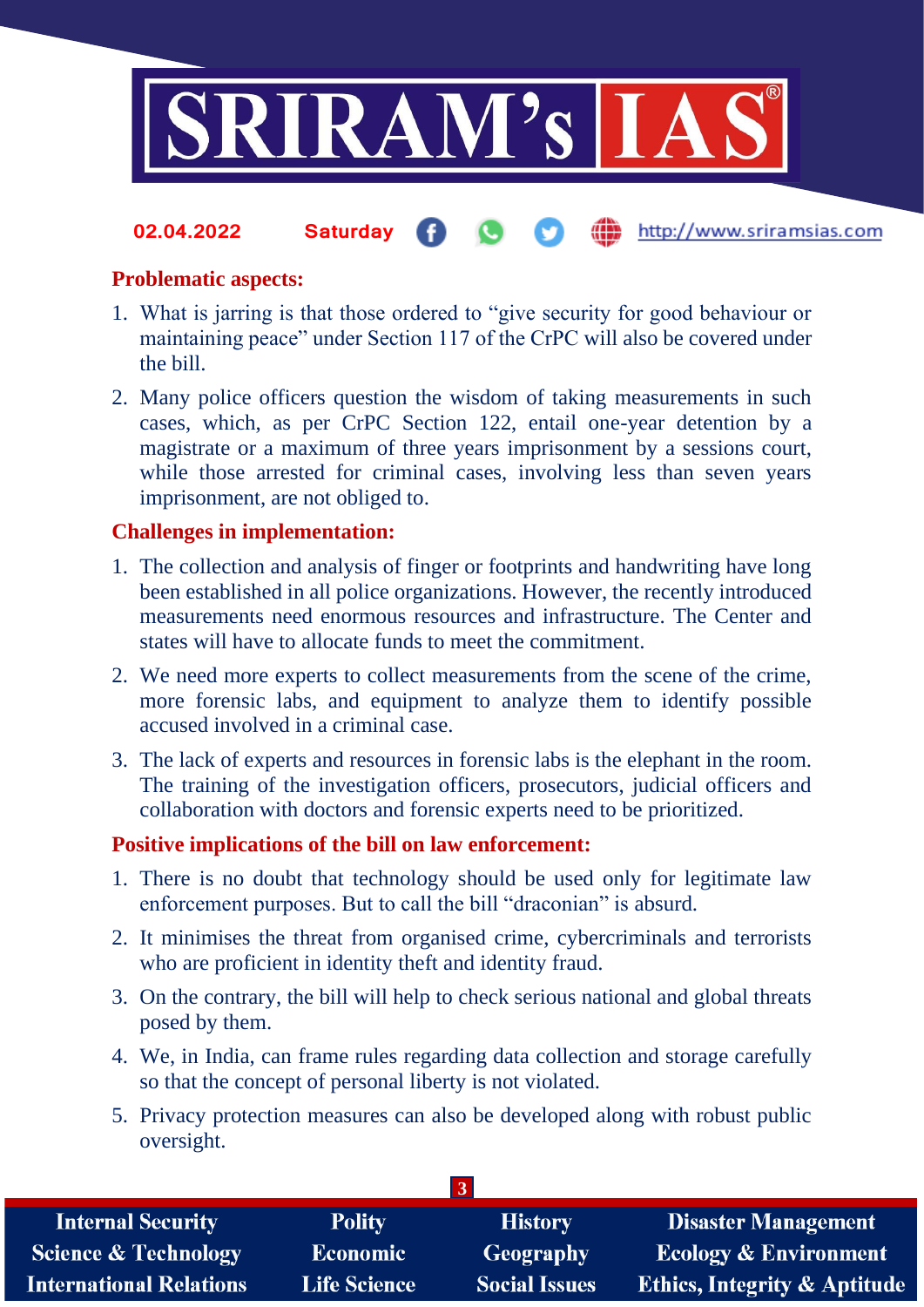

6. But depriving law enforcement agencies of the use of the latest technologies would be a grave disservice to victims of crimes, and the nation at large.

http://www.sriramsias.com

# **Quota and data**

**02.04.2022 Saturday**

No group should get an exclusive reservation without data on backwardness

### P n so



# **Highlights:**

- 1. The Supreme Court has rightly quashed the Tamil Nadu Special Reservation Act of 2021, or the Vanniyar quota law, on the ground that it was not based on updated quantifiable data.
- 2. The Act had envisaged the distribution of the 20% quota for Most Backward Classes (MBC) and Denotified Communities (DNCs) in education and public employment by assigning 10.5% to Vanniyars or the Vanniyakula Kshatriya community, 7% for 25 MBCs and 68 DNCs, and 2.5% for the remaining 22 MBCs.

| $\overline{4}$                  |                     |                      |                                         |
|---------------------------------|---------------------|----------------------|-----------------------------------------|
| <b>Internal Security</b>        | <b>Polity</b>       | <b>History</b>       | <b>Disaster Management</b>              |
| <b>Science &amp; Technology</b> | <b>Economic</b>     | <b>Geography</b>     | <b>Ecology &amp; Environment</b>        |
| <b>International Relations</b>  | <b>Life Science</b> | <b>Social Issues</b> | <b>Ethics, Integrity &amp; Aptitude</b> |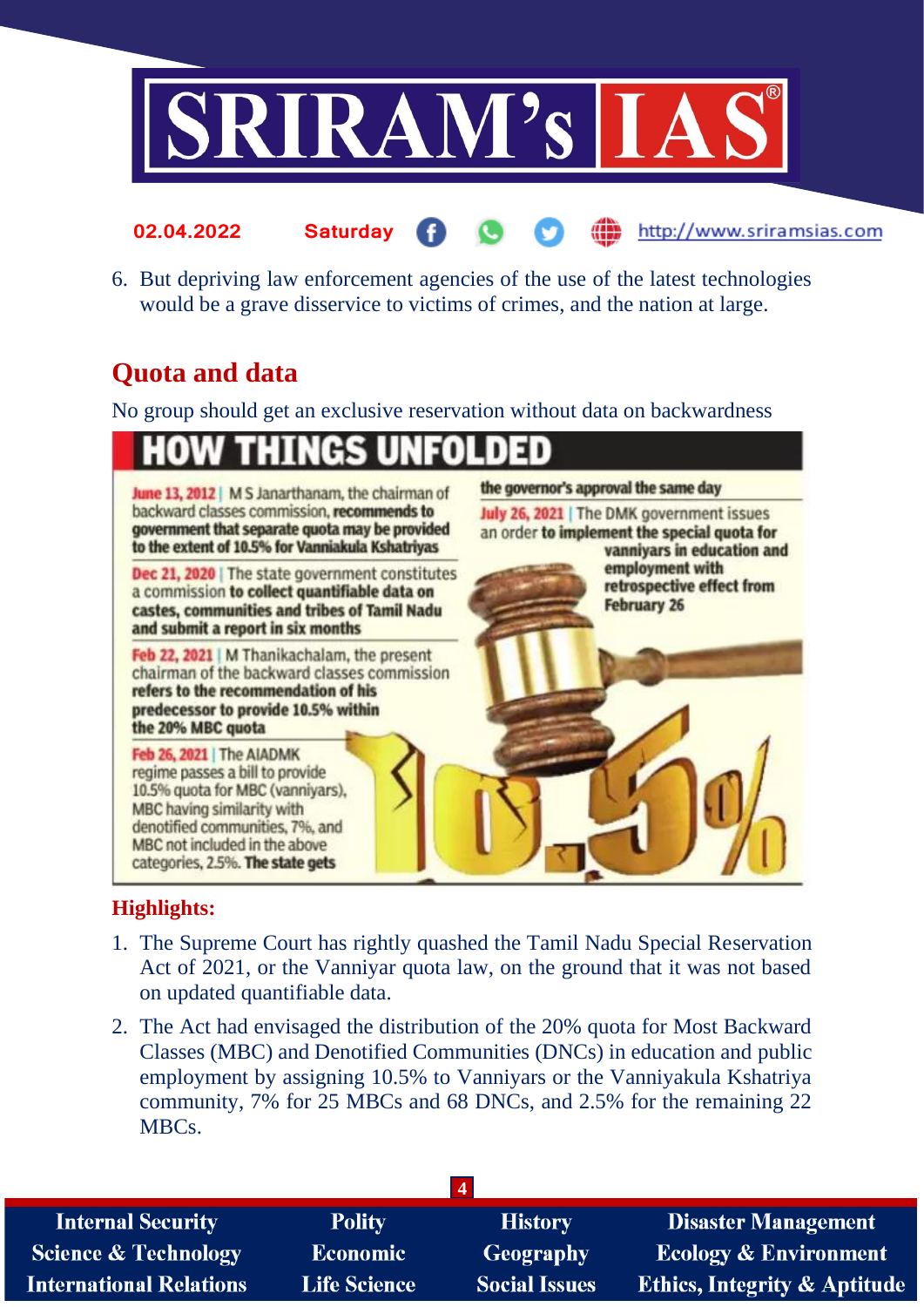

#### the http://www.sriramsias.com **02.04.2022 Saturday**

- 3. Even though a superficial look at the law would give an impression that not just the Vanniyars but also 115 other communities have been covered, the aspect of internal reservation for one community — Vanniyars — had created the impression of special treatment.
- 4. Such treatment per se is not bad in law, as caste, the Court said, can be the starting point for the identification of backward classes or providing internal reservation, though it cannot be the sole basis.
- 5. Also, there must be pertinent, contemporaneous data. The Court also pointed out that no analysis had been made of the relative backwardness and representation of other communities in the MBCs and DNCs.

### **Data based affirmative action:**

- 1. The Court's decision has provided relief to many by holding that the State is competent to design sub-classification among backward classes; prescribe the quantum of reservation based on such sub-classification, and formulate an ancillary law, even with the assent of the Governor, to one included in the Ninth Schedule.
- 2. Regardless of further moves by the DMK government that had defended the law in the Supreme Court, this episode has important lessons. No community should be allowed internal or exclusive reservation without making a case for it on the basis of quantifiable data.
- 3. A caste-based census can help in determining the representation of various communities in public employment and in education. After all, it is an adequate representation that holds the key to the special treatment of reservations.
- 4. But whether caste, narrowly defined and not the socio-economic indicators of the applicants, should be the basis for reservation is another issue.

### **Exclude the creamy layer for just and fair affirmative action:**

1. Tamil Nadu's parties must take a relook at their position against the implementation of the creamy layer rule in the reservation, as otherwise there will always be demand for internal reservation from communities that feel left out.

| $\overline{5}$                  |                     |                      |                                         |
|---------------------------------|---------------------|----------------------|-----------------------------------------|
| <b>Internal Security</b>        | <b>Polity</b>       | <b>History</b>       | <b>Disaster Management</b>              |
| <b>Science &amp; Technology</b> | <b>Economic</b>     | <b>Geography</b>     | <b>Ecology &amp; Environment</b>        |
| <b>International Relations</b>  | <b>Life Science</b> | <b>Social Issues</b> | <b>Ethics, Integrity &amp; Aptitude</b> |